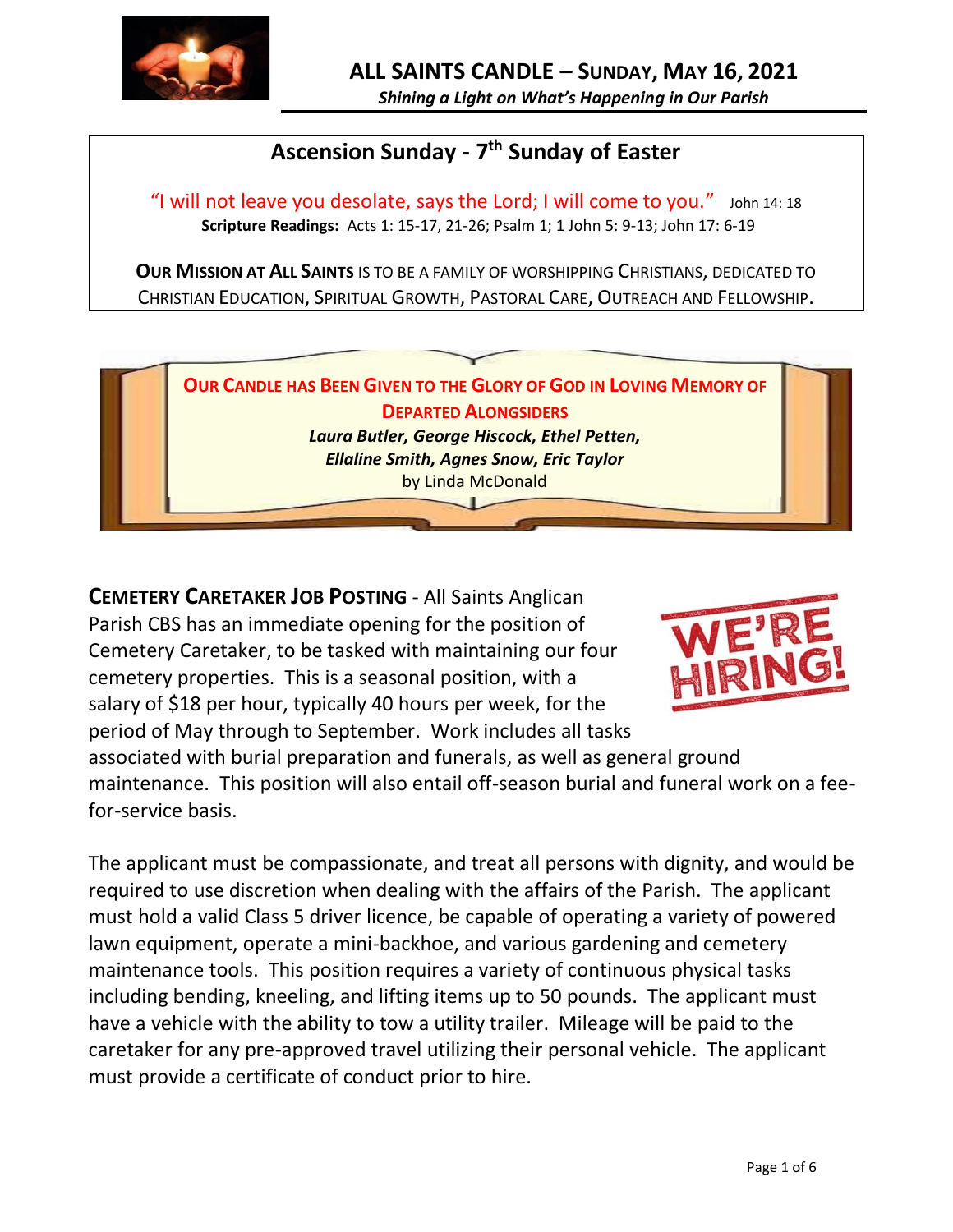Please deliver your resume to our office at 419 Conception Bay Highway, addressed to the "Chair of Cemetery Committee". Alternately, you may email your resume to cemetery@allsaintsparish.ca.

**TURKEY COLD-PLATE TAKEOUT DINNERS -** Our All Saints ACW team will be



selling *Turkey Cold Plates and Dessert* on Thursday, **May 27th** in our downstairs Parish Hall. Cost is just \$12 per plate, which must be paid for by cash or cheque only.

You can place your order by calling *Enid at 682-9367, Dot at* 

*834-5052, or Barb at 834-4795*. The deadline for placing your orders will be May 24th. Orders may be picked up in the downstairs Parish Hall auditorium between 11:30am and 1:30pm on May 27th.

**ONLINE SILENT AUCTION** - The All Saints Parish Finance Team are excited to give you a heads-up invitation to participate in our first ever *Online Silent Auction*. This Auction is expected to be an exciting bit of fun for all, and at the same time you can help us raise a little money during these challenging COVID times. The Auction will be held during the week of June 14th - 18th*,* and there will be more details to follow shortly.



We are seeking any-and-all donations you might wish to share, and they will be accepted at the Parish Hall on Saturday, June12th. In keeping with Diocesan policy, we ask that donations not include alcohol or tobacco products. Suggested donation ideas include: gift cards, baked goods, knitted items, soft drinks, crafts, clothing – essentially anything, no matter how big or how small.

For more immediate details, please contact Joanne Simfukwe via email at [joannesimfukwe@gmail.com](mailto:joannesimfukwe@gmail.com) or you may text or call her at 682-8103. Alternatively, you may also contact any of our Vestry members to arrange your donation.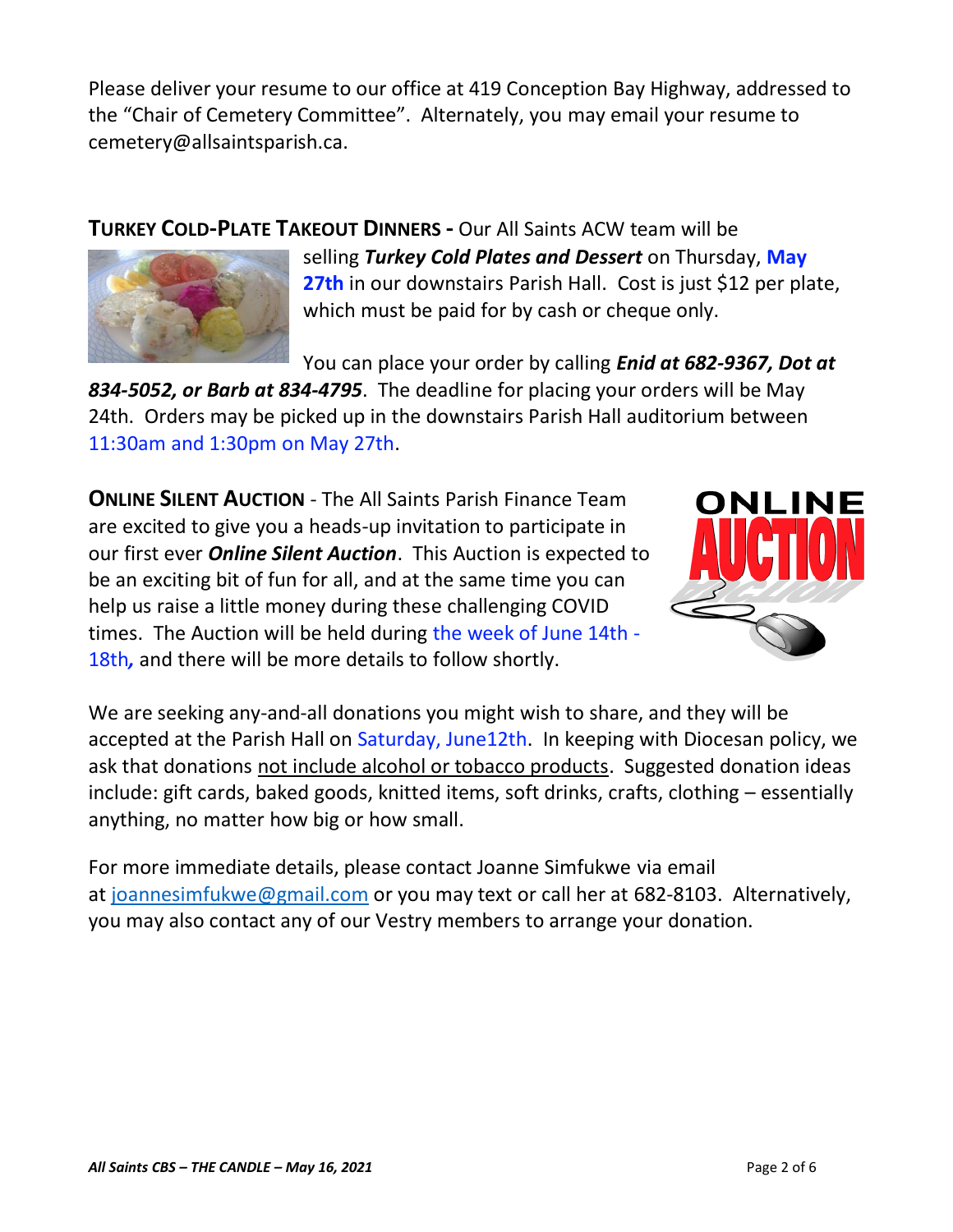**ACW HOMEMADE QUILT LOTTERY** - Our ACW ladies are holding a ticket lottery on a



beautiful quality *Hand-Made Quilt*, valued at \$500. There are only 1000 tickets available, and they are selling for just \$1 each. You can request your tickets by calling *Enid at 682-9367, Dot at 834-5052, or Barb at 834-4795*. As part of our Fall Fair activities, the lucky ticket will be drawn on Thursday, *October 14, 2021*. We ask that if you can, please support the

wonderful ministry of these hard-working ladies.

**DO WE HAVE YOUR EMAIL ADDRESS?** - Now, more than ever, email is becoming one of the safest and quickest ways for our Parish to keep you informed. We would love to have your email address so that we may include you in our email bulletins and information notices. Please email it to [communications@allsaintsparish.ca,](mailto:communications@allsaintsparish.ca?subject=eMail%20Address%20Update) or simply [click here](http://allsaintsparish.ca/email_updates) to complete our online registration form.

**MOTHER'S DAY MEMORIAL BOOKLET -** We would like to thank all those who have offered



their love and support by honouring their Mothers, Grandmothers, or any other women who have played an important role in their lives, and the lives of others. We also wish to thank you for your financial support to the Parish of All Saints CBS.

This booklet will be permanently available in digital format on our [website,](/Users/ralphfagan/Documents/All%20Saints%20Parish/Candle/ASP%202021%20Candle/allsaintsparish.ca) prominently located in our [Candle archives](http://allsaintsparish.ca/thecandle.html) section. Happy

Mother's Day !!!

**PWRDF** is now accepting donations to support India as it struggles with the current COVID-19 outbreak. While Canada faces its own challenges and grief over COVID-19, the images and stories of mass deaths, black market oxygen tanks, and parking lot crematoria are shocking and heartbreaking.

How you can help: Please keep the people of India in your prayers. To give online, please [click here.](https://interland3.donorperfect.net/weblink/WebLink.aspx?name=E344492QE&id=29) You may also donate over the phone by calling Donor Relations Officer Mike Ziemerink at 416-822-9083, or leave a voicemail toll-free at 1-866-308- 7973 and we will return your call. Or send a cheque with "COVID India Response" in the memo field to PWRDF, 80 Hayden St. Toronto, Ontario, M4Y 3G2.

**PRE-RECORDED SERVICES ARE NOW ONLINE** – In our efforts to keep you up to date with all that is happening in our Parish, please visit our website at [allsaintsparish.ca,](http://allsaintsparish.ca/) or simply [click here](http://allsaintsparish.ca/recorded-church-services) to view our pre-recorded services.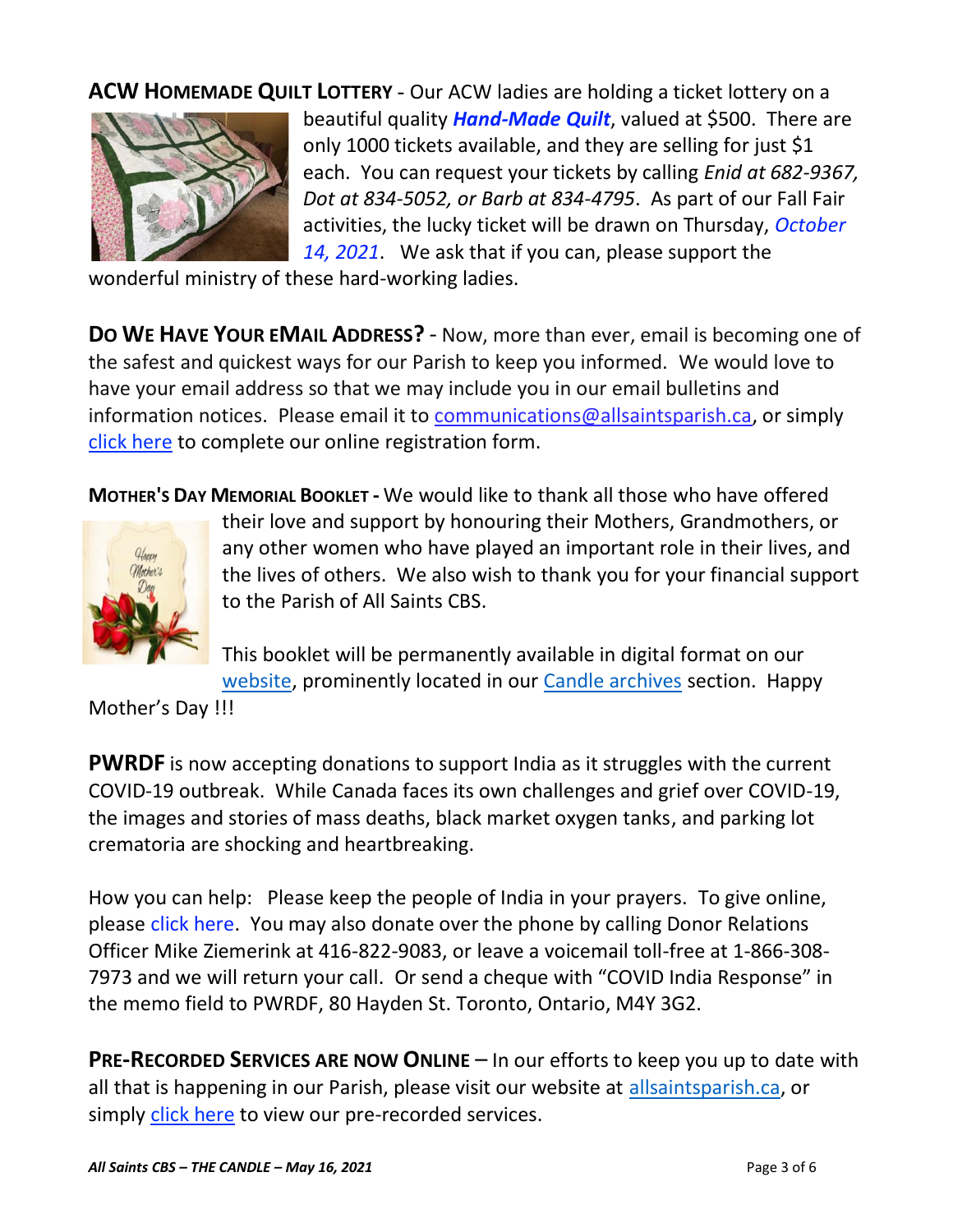**ALL SAINTS IS OPEN FOR LIVE SERVICES –** We have resumed live services in our Church, and we ask that you take the time to read the complete Diocesan guidelines by clicking [here.](http://allsaintsparish.ca/document_library/COVID-19/210324%20COVID-19%20Revised%20Alert%20Level%202%20effective%20March%2027%202021.pdf) Below is brief summary:

- Our Parishes has resumed operations based on February 01, 2021 version of the "Many Members - [One Body" \(MMOB\)](https://anglicanenl.net/home/wp-content/uploads/2021/02/Many-Members-One-Body-February-2021.pdf) guidelines document. This includes meetings of Vestry, ACW, Men's Fellowship, Bible Study, etc…
- All attendees MUST pre-register for ANY gathering. You may do so online by [clicking here,](http://allsaintsparish.ca/covid-pre-registration-form) or you may call our Parish Office at 834-4501
- The maximum capacity at indoor gatherings is 100
- People may share a pew with any of their 20 consistent close contacts
- Masks must be worn at all times at all indoor gatherings, except to consume the Eucharist, or by a speaker or solo performer.
- During a 60-minute service, there can only be a maximum of 30 minutes of singing by a soloist or choir. The congregation is only permitted to sing one hymn, which must be just prior to exiting.
- Virtual or curb-side drop-off fundraising may resume with a maximum of 50 volunteers in the building

**2021 CHURCH OFFERTORY ENVELOPES** - Because all Churches and buildings currently must remain closed to the general public, if you have not yet picked up your 2021 offertory envelopes, please continue using those from 2020, and simply place them in our mail drop-slot, which is located at the top of the stairs, just to the left of the main entrance of our Parish Hall. If you do not have



any envelopes, please simply use a plain white envelope, and write your name and envelope number (if you know it) on the outside, and then drop it in the drop-slot.

You may also e-Transfer your offering using your banking or credit union eInterac service simply by emailing it to [donations@allsaintsparish.ca.](mailto:donations@allsaintsparish.ca) And of course, we always encourage you to consider signing up for our eGivings program which automatically deposits your offering at whatever interval you choose and are comfortable with. Please [click here](http://allsaintsparish.ca/egiving-online-information-form) to register your eGivings online, or simply go to our website and follow the eGiving notes. If you have [any](https://wfsites-to.websitecreatorprotool.com/870a5dd5.com/Admin/%7BSK_NODEID__22939341__SK%7D) questions, please email your Finance Team at [finance@allsaintsparish.ca,](mailto:finance@allsaintsparish.ca) or call our Office at 834-4501.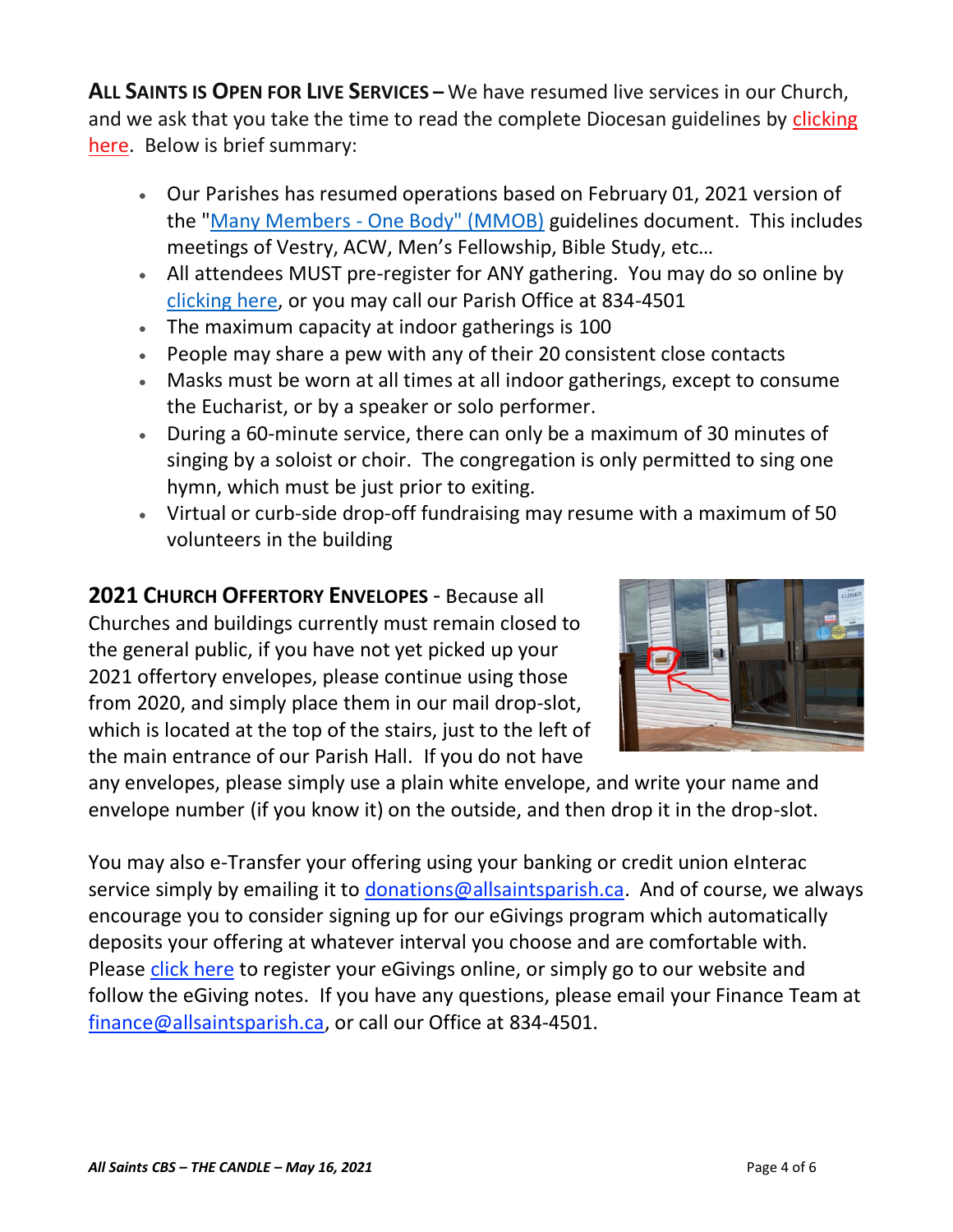**SPONSORING 'THE CANDLE'** - We would like to remind Parishioners and Friends that you may sponsor our weekly bulletin, **'***THE CANDLE***'**, and have it dedicated in memory of a loved one. Your personal tribute will be prominently posted on the Bible graphic located at the top of the front



page, and your kind donation of \$25 would be greatly appreciated. Additionally, you can honor a loved one by posting your favourite picture, along with a memorial verse, and your kind donation of \$50 for this full-page tribute is greatly appreciated. A paper copy of '*THE CANDLE*' is distributed at all Sunday services, and a digital copy is permanently archived on our Parish website at [allsaintsparish.ca](http://allsaintsparish.ca/thecandle.html)



**KIDS CORNER** is our resource area for a variety of Christian Youth Education activities. If you would like to be a part of this exciting Ministry, please let us know by clicking [here.](http://allsaintsparish.ca/index.html#comments) Stay tuned for a new craft activity each Sunday....

**AGM** - Vestry has reinstated the Church Re-Opening Taskforce Team to develop a COVID safe plan to host our Annual General Meeting (AGM). If approved by Vestry, it will then be forwarded to the Diocese for their review, and hopefully their approval. We will keep you advised of any updates. This team will continue their planning utilizing virtual team meetings.

**FLIPPER DINNER** - Topsail United Church Men's Club will be holding a takeout Flipper Dinner on Monday May 24 from 4:30 until 6:00pm. Tickets are \$25 and must be paid for in Advance. No tickets sales at the Door. Tickets are available by calling the church office at 834-4567. Due to COVID-19, social distancing must be maintained during pick up. There will be no ticket sales after May 19.

## **IN MEMORIAM – GENERAL FUND**

- In loving memory of *Cyril Fitzgerald* by Eileen Bussey
- In loving memory of *Cyril Peach* remembering his death December 17, 2020
- In loving memory of *Don Batten***,** remembering his death by George & Linda McDonald
- In loving memory of *Dot Greeley***,** remembering her death January 8, 2021 by George & Linda McDonald
- In loving memory of *Elva Petten* remembering her death December 24, 2020